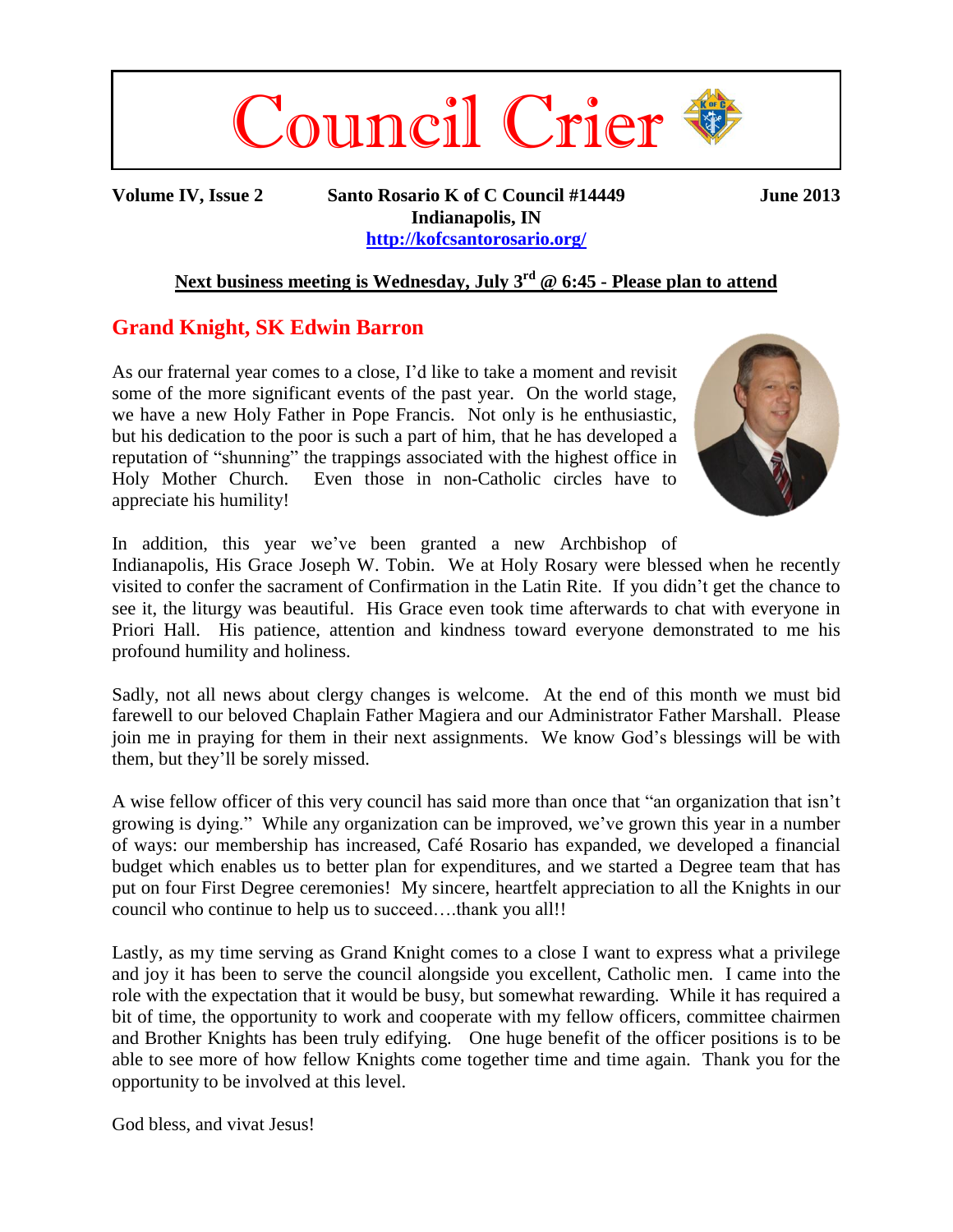# **Chaplain, Father Magiera**



Dear Brother Knights,

Normally, this is the "Ask Father" space. Well, I've received no questions to answer for this newsletter and I'm kind of glad about that. This gives me the chance to use this space, for the last time as your chaplain, to write a few words of farewell. I write them on the occasion of my eighth anniversary of ordination.

You all know, by this time, that I'm returning to the FSSP (The Priestly Fraternity of St. Peter), the society for which I was ordained, and I'm to be assigned to an apostolate in North Little Rock, Arkansas. If this is news to any of you Brother Knights, well, that's an indication that you need to be a bit more active in Santo Rosario Council and come to more meetings.

By the time you read this, I'll have spent nigh onto seven years at Holy Rosary. Almost six of those years have been the happiest years of my life. Santo Rosario Council was founded some two years after my arrival at the parish. I have the supreme privilege of being the council's "charter chaplain." Notice I did not say "founding chaplain." This council was founded by you, my dedicated, hard-working brothers. Nevertheless, I have tried to be a faithful member of the council and to serve you to the best of my ability.

In my admittedly few years of priestly experience. I have not "rubbed elbows" with many Knights or served many councils. No matter. Even if I had, I absolutely believe I could still say that I have never met a group of men so committed to the Church, to their (for the most part) parish and to their council than you gentlemen. You embody the Benedictine motto of *Ora et Labora, pray and work*. How many times have I praised you, both in writing and from the pulpit? Yet, even so, it was never enough. You have shown me the most profound love and respect, and you have taught me what it is to be a real Catholic gentleman. For that, I am most humbly grateful. Even if I should have the honor to be a KofC chaplain somewhere in the future, I sincerely doubt that I could serve any council that could match you in any way.

Any priest should be proud to be your chaplain. I only hope you can find someone, superior to me, that is worthy of you. Farewell, brothers. God bless you.

Fr. Magiera

## **Chancellor, Brian Murrey**

I am happy to report that for the third year in a row, our council has exceeded expectations for service to our community, our parish pro-life efforts, our parish family life, and our parish religious activities.



For the 2012-2013 fraternal year, Santo Rosario Council 14449 has provided over 1200 Knight Man/Hours to serve over 2700 guests. Some of these events were the

annual Parish Picnic, Knight in New Orleans Pro-Life Dinner, Student Essay Contest, Student Free Throw Contest, Youth Soccer Challenge, Men's Night of Reflection, Women's Night of Reflection, Family Night at the Indians Game, and the Special Olympics Awards dinner for the South Side Indy Special Olympians. We should all be proud of the hard work we have done this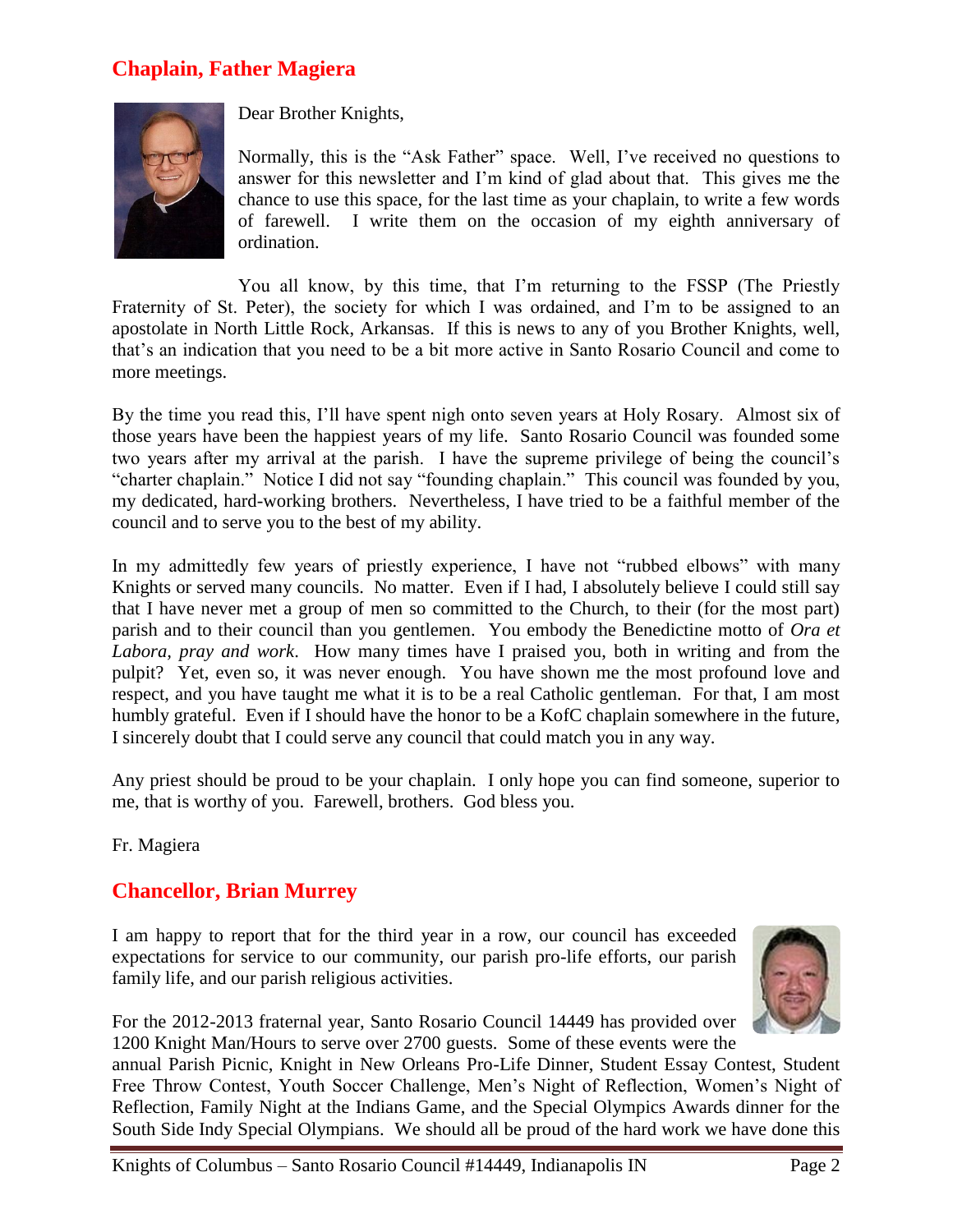year, and I think we have done a good job of exemplifying the four principles of our order - Charity, Unity, Fraternity, and Patriotism.

I have enjoyed being your Chancellor this year, and I congratulate Brother Knight Don Benson for being elected Chancellor for next year.

# **Membership Director, SK Don L. Murphy**

## **Why I can't Join the Knights of Columbus!**

Well, if you have ever mentioned the knights to a prospective member before than you have likely heard one or more of the reasons below on why they couldn't or shouldn't join. Let's go through the top five.



## **1. I'm just an ordinary Catholic – not some spiritual Superman.**

Actually, the requirement to join the Knights of Columbus, in addition to being a man ages 18 or older, is that the applicant be a "practical Catholic." OK, what does that mean? A practical Catholic is one who accepts the teaching authority of the Catholic Church on matters of faith and morals, aspires to live in accord with the precepts of the Catholic Church. Ask yourself:

- Am I a member in good standing at a local parish?
- Do I strive to understand and live in accord with the teachings of the Church?
- Am I looking for opportunities to grow in the practice of my faith?

If the answer to all three of those questions is yes, then you're just the kind of spiritual Superman we seek.

## **2. The Knights of Columbus are involved in all this corny, secrecy stuff.**

You must be talking about our three degree ceremonies associated with becoming a full member of the Knights of Columbus. And you are correct, these degree ceremonies – which are really compelling lessons on the topics of Charity, Unity and Fraternity – are indeed secret. Fr. Michael McGivney, founder of the order over 125 years ago, felt the lessons would have more impact if they were received without prior knowledge of their content – that is why the ceremonies themselves are secret. Why risk spoiling the benefit for future members? Other than that, there is no secrecy. Business meeting are open to members only (hardly different than most other organizations), but the topics discussed are not secret. After all, the really interesting stuff is published on the Council web site. Now that is certainly NOT a way to maintain secrecy!

## **3. I have a limited amount of time – not enough to give to the Knights of Columbus.**

Yes, some members are able to give A LOT of time to the Knights. We couldn't run without their commitment or energy. You may be in a position to give that kind of commitment. But we also couldn't do what we do without the scores of members who help out with specific activities that are of interest to them. As a Knight you can choose the projects with which you wish to be involved in within your own community. What is more, the Order is dedicated to family life and the many benefits it offers. From insurance to scholarships to service and social activities and programs, all are open to the whole family.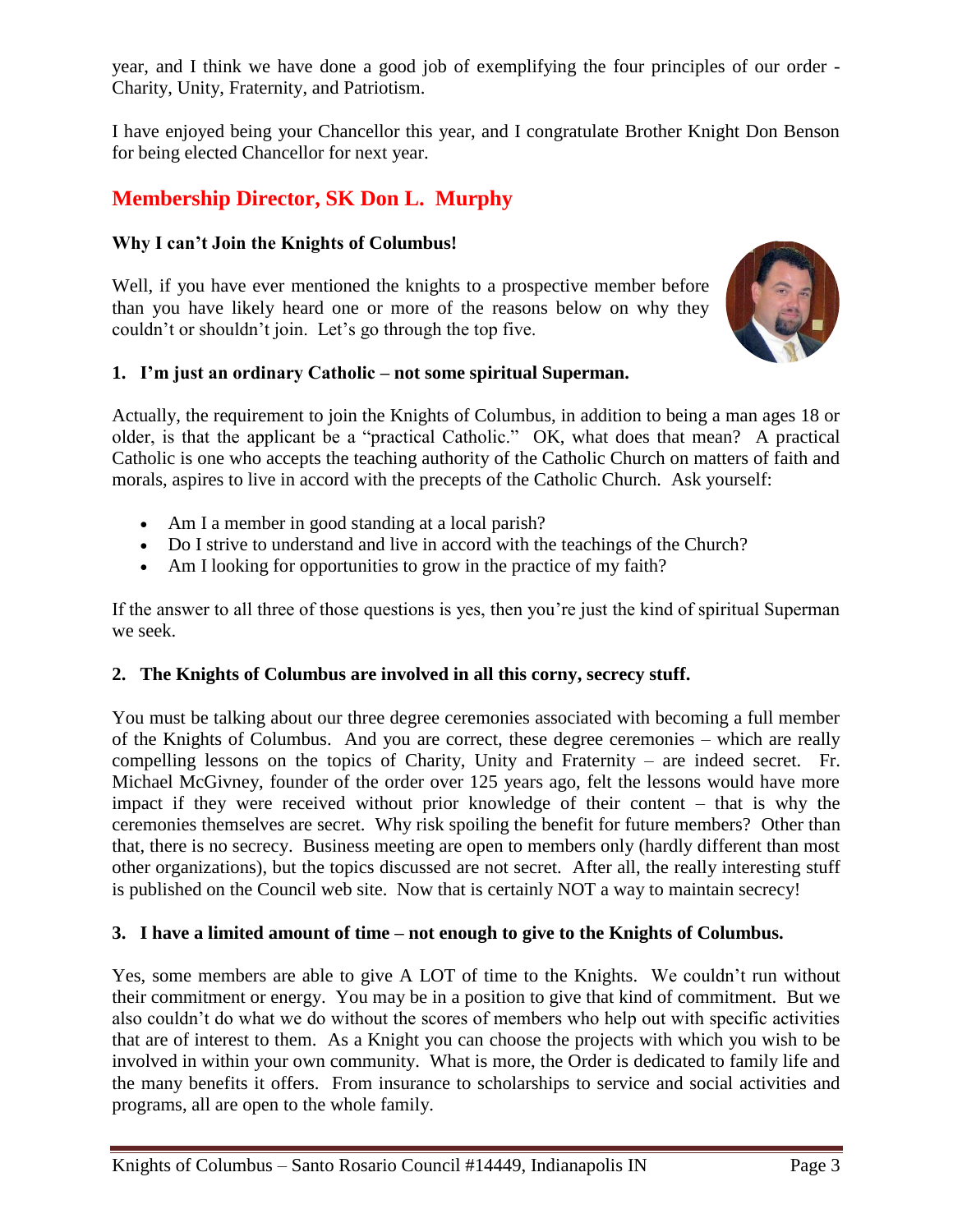### **4. I want to invest my free time in my family and children.**

Actually, this is a renewed area of focus for the Council this year. Do you want opportunities for a fun night out with your wife? Then you'll be interested in joining us for our various socials and dinners. If you want to be more involved with your kids, then consider our sports related activities: the Youth Soccer Challenge, the Free Throw Championship and last but not least help us get the Squires group up and running at Holy Rosary. If that isn't enough, join us for a night out with the Indianapolis Indians.

Simply put, if all we're doing is separating you from your family, then we really don't deserve your time and commitment after all.

## **5. The Knights aren't involved in the type of things that would be of interest to me.**

Actually, if your desire is to grow in your faith and to help those in the community who are in need, then you'll likely find that we are involved in activities that would be of interest to you. Just check the annual calendar at our Council website<www.kofcsantorosario.org> and see if this is not the case. If the Knights are really not involved in the types of activities of interest to you, then perhaps it's because we don't have your input!

# **Family Chairman, Jose Ocampo Mora**

### **Family Activity Ideas**

We are open to family activity ideas that bring us closer to God and to each other. We are also seeking activities for families outside the KofC, so we can reach more people, serve our community, and increase our enrollment. Please contact me with your ideas at (317)786 0520 or [jocampomora@yahoo.com](mailto:jocampomora@yahoo.com)



I have been presented an idea I'd like to run by you. Today we have a family of the quarter, however we also have members that are single, contribute in a big way, and don't get similar recognition. Are you interested in creating a member of the quarter award? Feel free to let me know your feedback regarding this idea.

### **Family of the Quarter**



Our Family of the Quarter for the  $4<sup>th</sup>$  quarter of the fraternal year is the Slaughter family! Eric Slaughter is a stalwart in the Pro-Life movement and spends countless hours working with various organizations to promote the Pro-Life message. He is a force in getting the message out regarding the threats to our Religious Freedom. In addition, Eric's wife Rebecca is a very active member of our parish teaching Latin to both children and adults. Eric and Rebecca regularly devote time with our Lord in adoration at Holy Rosary, and Eric frequents adoration at St. Michaels.

Eric is a convert to the faith and as such has faced many challenges with his family. He does not let this deter him and instead works diligently, prayerfully and lovingly to reach out and help them learn the fullness of our faith and more importantly witness it through his daily actions.

Our council is fortunate to have Eric as a member and our parish is fortunate to have Eric and Rebecca as fellow parishioners.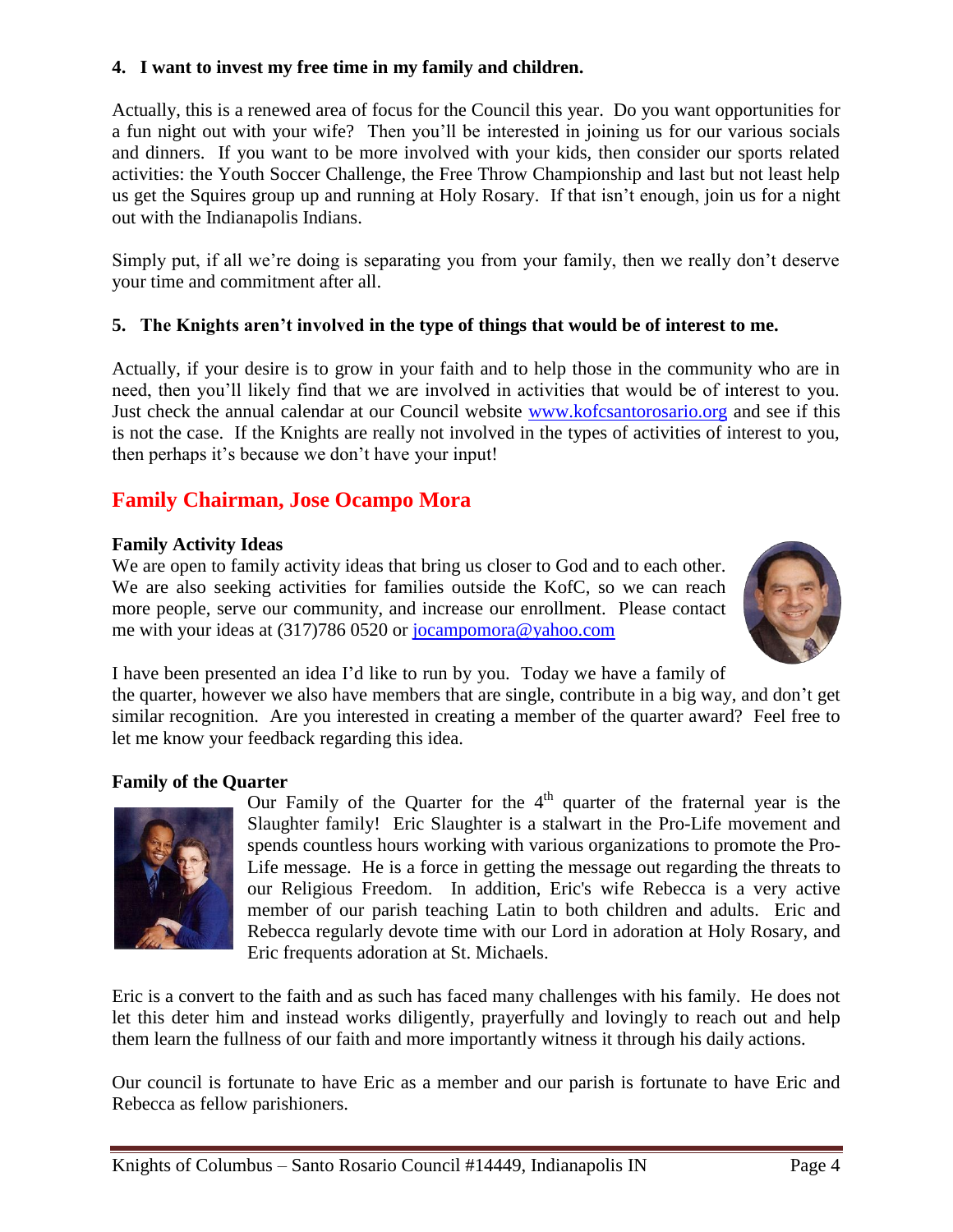# **Council Chairman, SK Don Benson**

I am proud to have served as Council Chairman this fraternal year and for the opportunity to work with other members of this council by providing activities and council initiatives that let the parish and community know about the good works of our order.



Some of the things our committee has completed this year have been the Memorial Mass Dinner, Parish Breakfast, and partnering with the family committee for the

Cornhole Tournament. We also put the ordering of the council shirts on-line. They can be selfpurchased by logging in at [http://www.kofcsantorosario.org](http://www.kofcsantorosario.org/) and selecting the link shown below.

> **K of C Santo Rosario Shirts** Click here to find out how to get a council shirt.

Council shirts are a great way to project a sense of unity and let our own parish community know the good works our council does. Who knows? This may inspire other men to join our council.

#### **Indianapolis Indians Baseball Game**

Our annual Santo Rosario Indianapolis Indians game is scheduled for July 26 at 7:15 PM. This is a great opportunity to join your brother Knights and families for an exciting evening of baseball up close at Victory Field with fireworks after the game. If you are interested in helping coordinate this event, contact me at (317)224-6823 (call or text) or via email at [don.benson@cummins.com.](mailto:don.benson@cummins.com) The price per seat will be \$12. The Knothole Club discount will apply for children who are members. Last year we sold 50 tickets and I am looking to extend this to 65. This is always a fun event for the entire family and I hope to see you there.

#### **Cornhole tournament**

Once again we are partnering with the Family Council to provide a cornhole tournament planned for August 18. This event has been well attended in the past, and is open to council and parish families. There is no entry fee, so mark your calendars for lots of family fun. Stay tuned for more information.

## **Community Chairman Jerald Friederick**



During the past fraternal year, we have served many people (Corporal Works of Mercy) at the Holy Family Shelter (HFS), added a few new volunteers, and donated a great deal of food and clothing. In October we held a voter registration drive and in April a blood drive.

Regarding our future activities, we will continue to serve at HFS and do a monthly food drive and delivery. Additionally, pro-life signs continue to be a focus.

The Holy Family Shelter serving continues to go well for the once to twice per month we serve. I encourage all Knights to volunteer by contacting me or calling the shelter for extra times. You may volunteer for other opportunities at the shelter (teach, babysit, read, etc.), and they take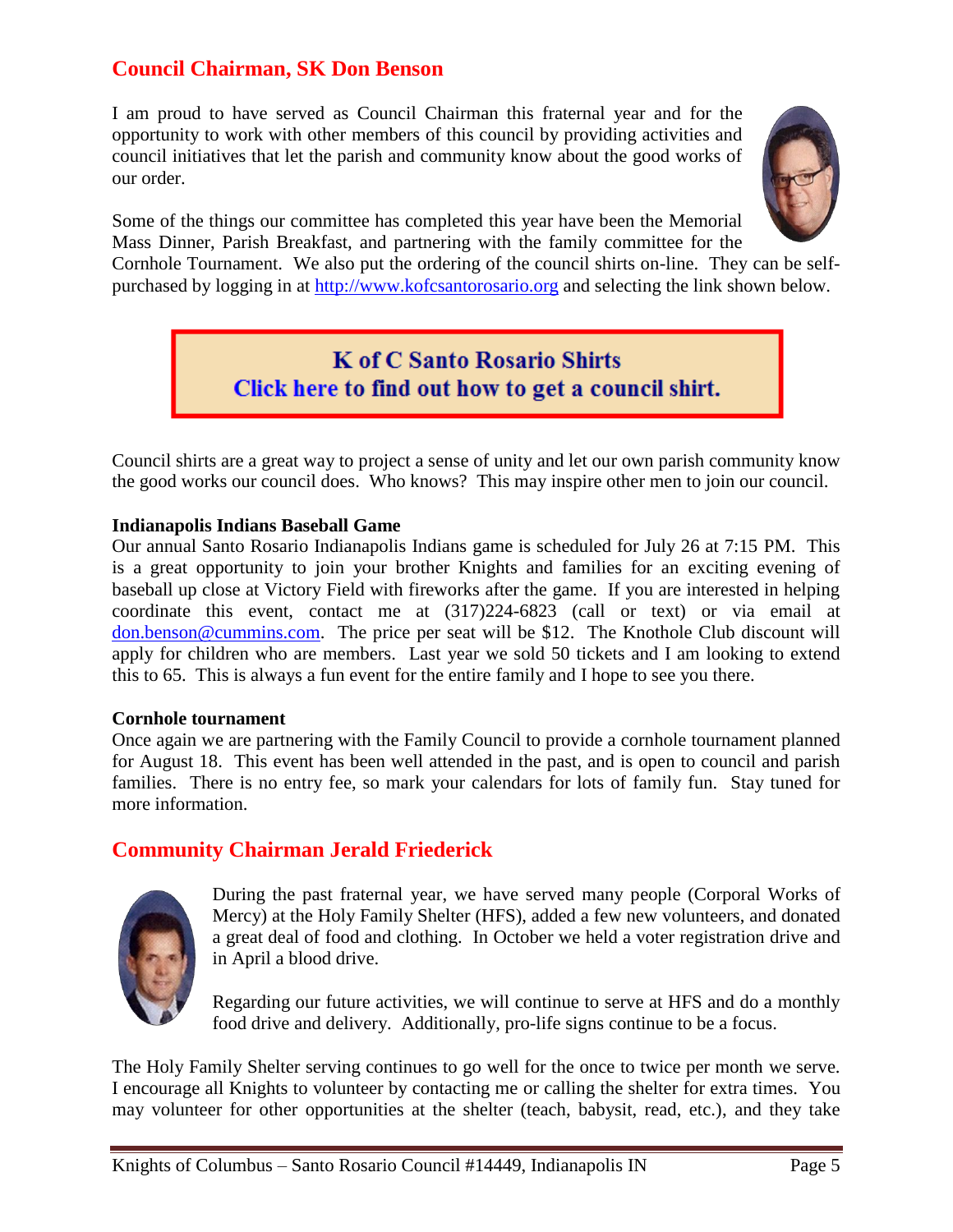donations of food and clothing. Please contact me if you would like to help deliver donated goods to the shelter.

**Holy Family Shelter** [www.holyfamilyshelter.net](http://www.holyfamilyshelter.net/) 907 N Holmes Avenue, Indianapolis, IN 46222 Telephone (317)635-7830, #5 ext. 19

Santo Rosario Serving Schedule: 4<sup>th</sup> and 5<sup>th</sup> Saturdays from 4:00-6:00PM

Unfortunately the large pro-life sign on Brookville Road has come down (48'x14'). It has been up free of charge for about 5 months promoting life. I will aim at getting it back up by early fall (less demand and probably get free time again). The cost is \$750/month, and as always I am taking donations.

See:<http://prolifeacrossamerica.org/>

For LIFE, Liberty and Pursuit of Happiness!

# **Youth Chairman, Bob Evanich**



#### **Knights of Columbus Essay Contest**

Congratulations to Thomas Zeunik, Joshua Brown, Matt LaMar and Jessica Plummer for winning the State Knights of Columbus Essay Contest for the ninth, tenth, eleventh and twelfth grades, respectively. Their essays on "The Importance of Religious Freedom" have been submitted to the KofC Supreme Council to compete at the international level.

#### **Special Olympics Banquet**

On Saturday, April  $13<sup>th</sup>$ , our council once again hosted a banquet for the Special Olympics



Southside Storm. We provided the food, drinks and facility. The night included dancing and awards for the Special Olympics volunteers and athletes. Everyone had a good time. I want to thank, Sir Knight Don Murphy and his wife Angie who spent their "date-night" cooking and serving food to our guests, and to Brother Brian Murrey who also helped cook and serve. I also

want to thank Sir Knight Kevin Richards and his son Ryan who helped set up tables and serve food and drinks. It's the selfless giving of their time that made this event a success.

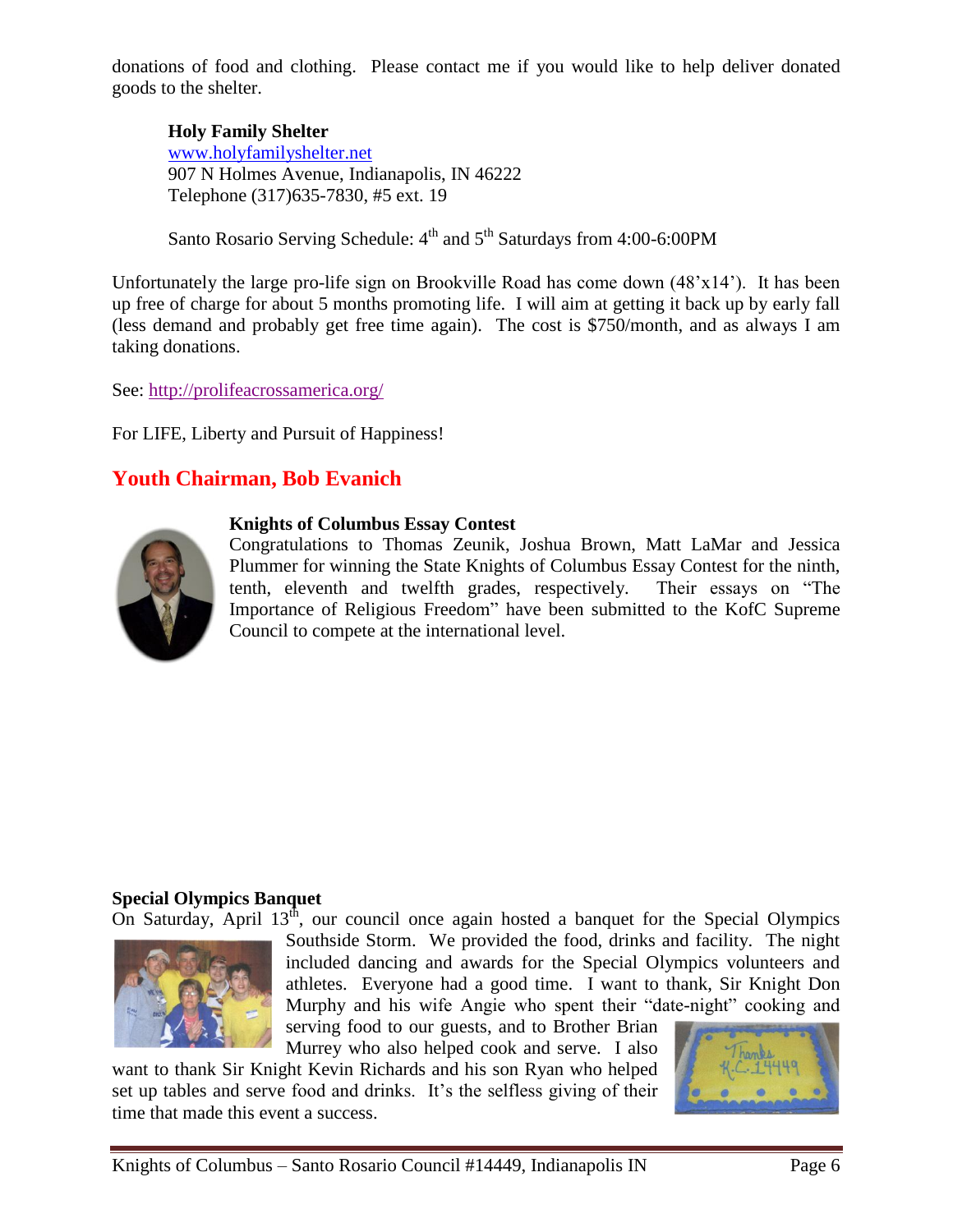# **Pro-Life Chairman, Jerry Mattingly**



Brother Knights, this month our Bishops have asked all of the faithful to earnestly participate in another Fortnight for Freedom beginning June 21 through July 4.

[http://www.usccb.org/issues-and-action/religious-liberty/fortnight-for](http://www.usccb.org/issues-and-action/religious-liberty/fortnight-for-freedom/fortnight-freedom-diocesan-activities.cfm)[freedom/fortnight-freedom-diocesan-activities.cfm](http://www.usccb.org/issues-and-action/religious-liberty/fortnight-for-freedom/fortnight-freedom-diocesan-activities.cfm)

We may remember what was stated by our Bishops prior to last year's Fortnight for Freedom vigil.

"We are Catholics. We are Americans. We are proud to be both, grateful for the gift of faith which is ours as Christian disciples, and grateful for the gift of liberty which is ours as American citizens. To be Catholic and American should mean not having to choose one over the other. Our allegiances are distinct, but they need not be contradictory, and should instead be complementary. That is the teaching of our Catholic faith, which obliges us to work together with fellow citizens for the common good of all who live in this land. That is the vision of our founding and our Constitution, which guarantees citizens of all religious faiths the right to contribute to our common life together. " —*[Our](http://www.usccb.org/issues-and-action/religious-liberty/our-first-most-cherished-liberty.cfm)  [First, Most Cherished Liberty: A Statement on Religious Liberty,](http://www.usccb.org/issues-and-action/religious-liberty/our-first-most-cherished-liberty.cfm) United States Conference of Catholic Bishops Ad Hoc Committee for Religious Liberty, April 12, 2012*

Since this statement, the assault against religious expression and practice has increased, and posturing from the Obama administration and some state governors promises more of the same. It should be obvious to even the most sheltered and under informed among us that difficult days are coming. The only question that remains, what will it look like and how may it impact you and me?

The Supreme Court will decide two cases concerning un-natural or same sex marriage before the August 1 deadline forcing employers' compliance with the HHS mandate, [\(http://www.usccb.org/issues-and-action/religious-liberty/hhs-mandate/hhs-mandate-fact-sheets](http://www.usccb.org/issues-and-action/religious-liberty/hhs-mandate/hhs-mandate-fact-sheets-and-statements.cfm)[and-statements.cfm\)](http://www.usccb.org/issues-and-action/religious-liberty/hhs-mandate/hhs-mandate-fact-sheets-and-statements.cfm). The following is a peek at how this single issue is impacting faithful Christians prior to Supreme Court's decisions:

**Maine** (December 2012) – The State of Maine has informed all notaries public (approximately 25,000), including clergy that regardless of religious objections, they must "wed" same-sex "couples," if they wed opposite-sex couples. Otherwise, these notaries could be subject to a claim of discrimination. In the words of one notary, "I'm a Catholic and under no circumstances would I do a same-sex marriage." He added, "I'm concerned that if I refused to perform a same-sex marriage, I could be challenged legally."

**Maryland** (December 2012) – A small business owner had to terminate the wedding portion of his business or face lawsuits for not servicing same-sex "weddings." This small business owner now anticipates losing approximately \$50,000 in annual revenue.

**New York** (September 2012) – A same-sex "couple" is suing a restaurant for cancelling their rehearsal dinner and catering of their "wedding" because the restaurant manager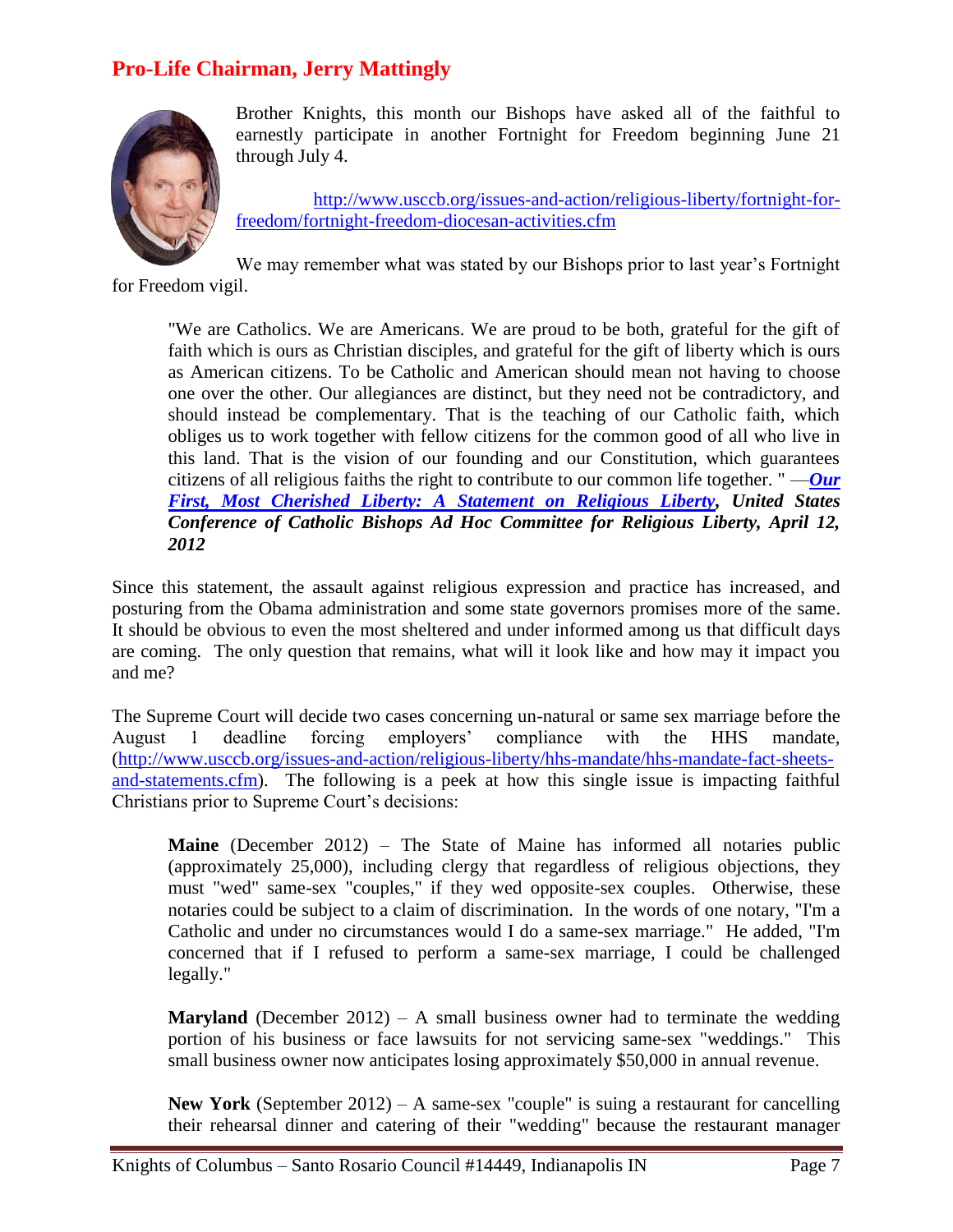allegedly does not want to participate in "gay weddings." The restaurant manager allegedly cancelled the business arrangement for spiritual reasons.

**Vermont** (August 2012) – For allegedly not hosting a "wedding" reception for a samesex "couple," Catholic owners of a bed and breakfast settled a discrimination lawsuit, requiring them to (1) pay a \$10,000 civil penalty, (2) pay \$20,000 to a charitable trust, and (3) not host wedding receptions of any kind. Upon settling the lawsuit, the owners of the bed and breakfast said, "But no one can force us to abandon our deeply held beliefs about marriage."

**New Jersey** (October 2012) – The New Jersey Division on Civil Rights found that a Methodist organization violated a public accommodations law by not allowing a samesex civil union ceremony at its boardwalk pavilion.

**New Mexico** (May 2012) – The owners of a photography studio would not take the pictures of a same-sex "commitment ceremony" because they did not want to participate in behavior contrary to their religious beliefs. In May 2012, the New Mexico Court of Appeals denied the owners' appeal, affirming the lower court opinion that the studio violated the state Human Rights Act. The owners of the studio, who have also been ordered to pay almost \$7,000 in attorneys' fees to the complainant, have appealed to the New Mexico State Supreme Court.

**Catholic Charities** – Catholic Charities of Boston (2006), Catholic Charities San Francisco (2006), Catholic Charities of the Archdiocese of Washington, D.C., (2010), and Catholic Charities affiliates in Illinois (2011) had to cease adoption services or face civil liability for not placing children in the homes of same-sex couples.

The impact from this single issue, homosexual marriage and the re-definition of marriage boggles the mind, and these examples are only a handful of actions taken against folks adhering to their Christian principles. Our freedom conditioned minds simply can't comprehend the evil these socialist progressives are capable of doing and the need for earnest prayer cannot be over stated; the need for actively, and publicly taking part in the processes to lessen or eliminate the assault on our God-given rights is urgent.

All are invited to begin that process on Saturday, June 22. Here is a short summary of the Faithful Citizens Rosary Procession which will serve to begin our observance of the Fortnight for Freedom:

Date: June 22<sup>nd</sup> Attend: 12:10 daily Mass at St. John's Church Procession: 12:50PM

- Assemble outside St. John's Church for initial instructions and prayer
- Pray the rosary and process north on Capital to Market, east on Market, around Monument Circle, and up to the rally site; the beautiful steps of Monument Circle. Rally officially starts at 1:15 PM

On the abortion issue, the Kermit Gosnell trial and conviction has led to the exposure of not a few look alike "Houses of Horror" posing as Women's Reproductive Health Center's. Praise be to God! The pressure must continue in shutting down the abortion mills in our midst but hardly anyone has time to make a visit. I heard something from Joe Scheidler, a "giant" in the Pro-Life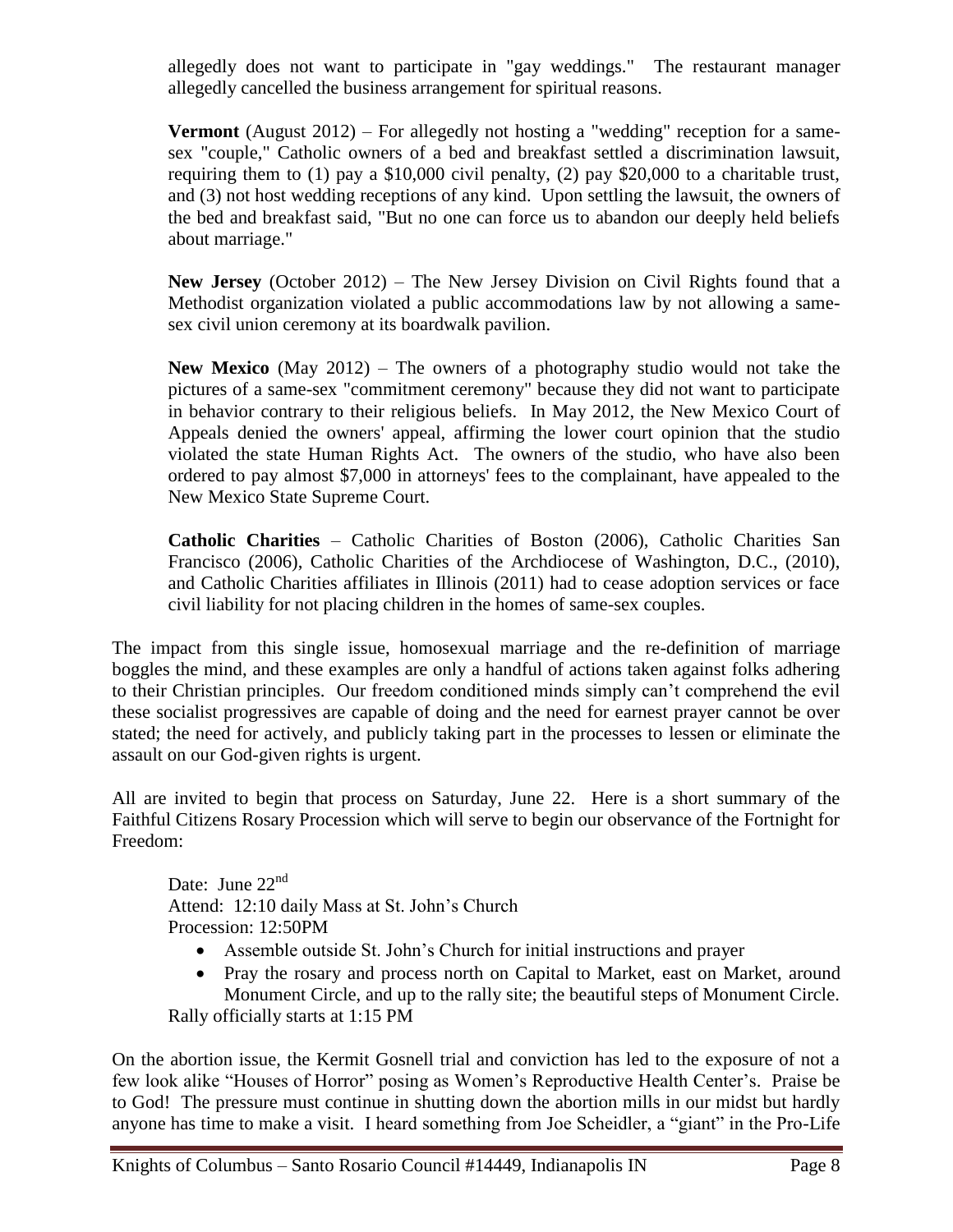movement, it went something like this; one hour, once a month. If every Catholic could do that, imagine the impact. We would no longer be in the shadows. I have permission to copy this Op-Ed piece penned by our own Dr. David Nealy, an indefatigable defender of the unborn.

Why is there a lack of outrage and such indifference to the abortion holocaust?

During a recent prayer vigil with other pro-life supporter outside an abortion mill in Indianapolis, I was struck by the observation that in its fight for life, one innocent several week-old baby in the womb was outnumbered by five abortion mill staff members including the physician/abortionist flown in from out of state all determined to end that life. At first glance, my trivial, irreverent observation was that those five to one odds would seem a bit unfair. The more meaningful observation, of course, would suggest that this shameful scene showcases an unspeakable moral tragedy that somehow must end before God's wrath descends on our nation! Regarding this situation, I also, perhaps unfairly, sense a lack of outrage and indifference to this abomination in many of our archdiocesan parishes. Are there compelling reasons why the streets in front of the four abortion mills in Indianapolis aren't filled with prayerful advocates for the sanctity of innocent human life?

David A. Nealy, Greenwood

Well, I have tried to give an adequate answer to that question but I failed to provide any compelling reason why, in any one month period, I could not spend one hour in front of any of the abortion mills in Indy, even if closed, offering prayers for the unborn and all who have involved themselves in advocating against innocent human life.

As we pray for our nation, our Church, and our religious freedom, let's pray too for reparation for the sin of abortion our nation commits 36 hundred times a day. Hopefully we will have done enough to end this evil before God's wrath descends on this nation.

# **Lecturer, SK Frank Oliver**



I would like to thank Grand Knight Edwin Barron and also Paul Neuendorf for providing beverages and South of Chicago pizza after the June  $5<sup>th</sup>$  Business Meeting. This was a nice way to thank the 2012-13 fraternal year officers and congratulate the newly elected 2013-14 fraternal year officers.

As to upcoming events, first and foremost we have our dinner in honor of Fr. Magiera on June 19th. We have sent out emails alerting the Knights of this event and we hoping and expecting this will turn out to be a very nice event to thank him. Please refer to the email that went out last week to all our members with additional details as well as a deadline for registering of Friday June  $14<sup>th</sup>$ . Please remember this event is for Knights and their spouse or guest.

As you may or may not know, Fr. Magiera has been the one and only chaplain of our council. He has been our biggest supporter and promoter over these past  $5\frac{1}{2}$  years, has consistently attended meetings, and provided valued counsel and spiritual direction over these years. We will certainly miss him, but we also wish him the very best in his next assignment.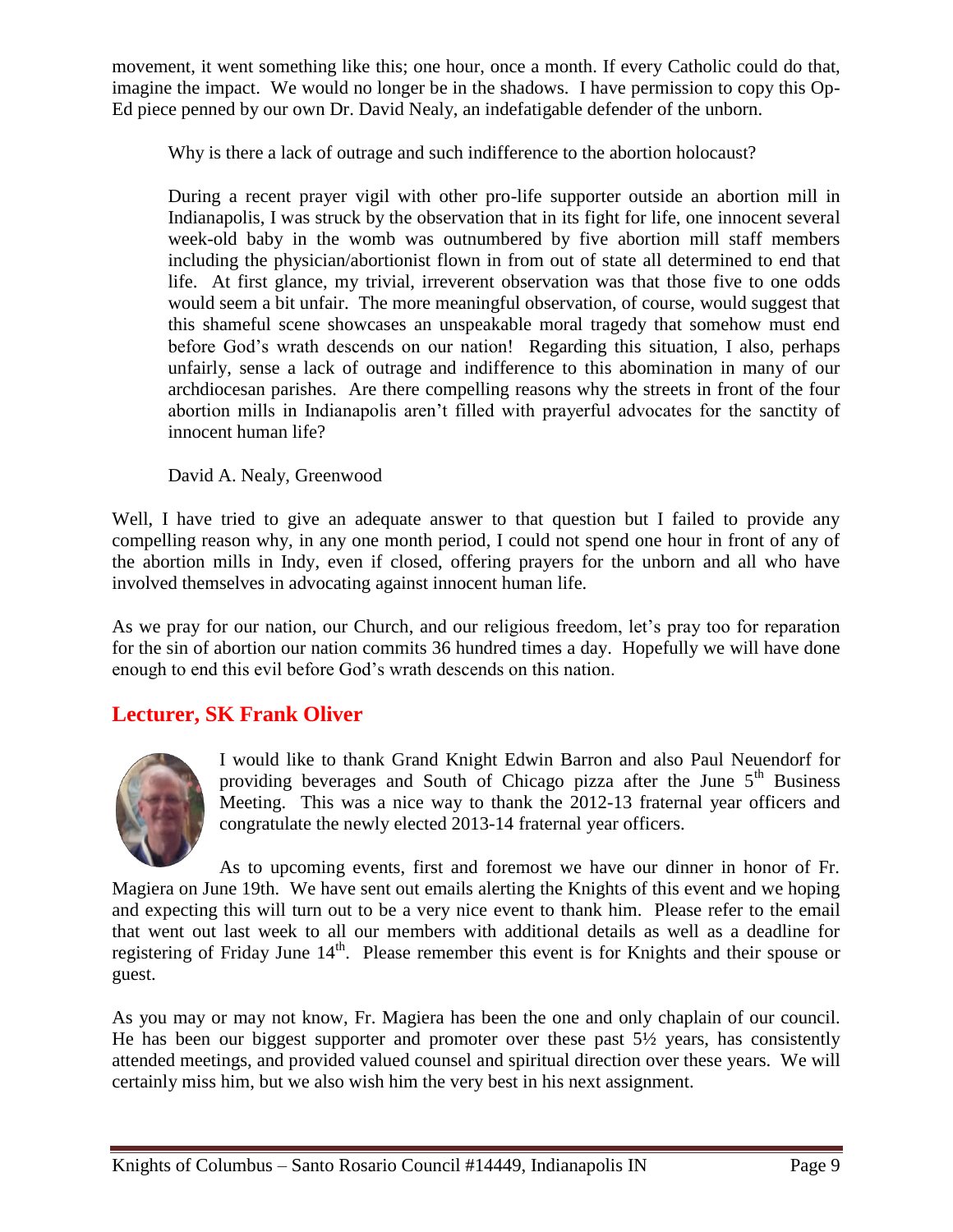As mentioned above, at our June Business Meeting, we elected new officers for the upcoming new fraternal year. I would like to thank those men who have committed their time and energy on behalf of our Church and our council. We will be having an Installation of Officers Ceremony on Wednesday June  $26<sup>th</sup>$  at 6:30 PM (after the 5:45 PM Mass). After the ceremony, we will be having a family cookout. All knights and their families are invited. However, if you plan on coming please go on the council website home page to RSVP, it is right below the registration for Fr. Magiera's dinner. Also, please feel free to invite a knight prospect. If you plan on bringing a prospect please give Membership Chairman, Don L. Murphy and incoming Grand Knight, Tim Rushenberg a heads up and register the person on the website so we have an accurate count.

The council will provide burgers, brats, hot dogs and drinks. If you can bring a side dish or dessert that, would be appreciated. Our own master griller, Bob Evanich has graciously agreed to ensure that the meat is cooked to perfection. Please join us and show support for the incoming new officers. As usual, we can always use some volunteers to help. Please contact me if you can help in any way. I can assure you it is appreciated.

# **Field Agent, SK Don R. Murphy, FICF**

### **Different life stages, changing needs**

Paying for college for your children may be one of your family's current needs. You may be concerned about a comfortable, worry-free retirement. You may wonder if needing costly long-term care will deplete your hardearned assets. You want to have something to leave for your wife, children or grandchildren.



At some point you may have had all of these needs on your mind. Over time, these thoughts make way for others as your needs evolve, your finances change, and you get older. What is important to you at age 20, may not be at 30, 45, or 65. What is the best way to be prepared for these changes before they happen?

One of the easiest ways to be financially ready for changes that come with different life stages is to meet annually with your professional Knights of Columbus agent, and address the needs that his analysis uncovers. This can help you be ready to face the financial challenges and issues on the road ahead.

During that annual visit, I'll take the time to review your needs, goals and budget. I'll update all beneficiaries on your policies and be sure your coverage meets your needs. I'll recommend a program of life insurance, long-term care insurance and guaranteed income annuities that will help you rest easy at night.

Whatever your needs, whatever your concerns, whatever your stage in life, I can help.

Contact me – let's talk.

Donald R. Murphy, FICF (317) 532-7330 [don.murphy@kofc.org](mailto:don.murphy@kofc.org)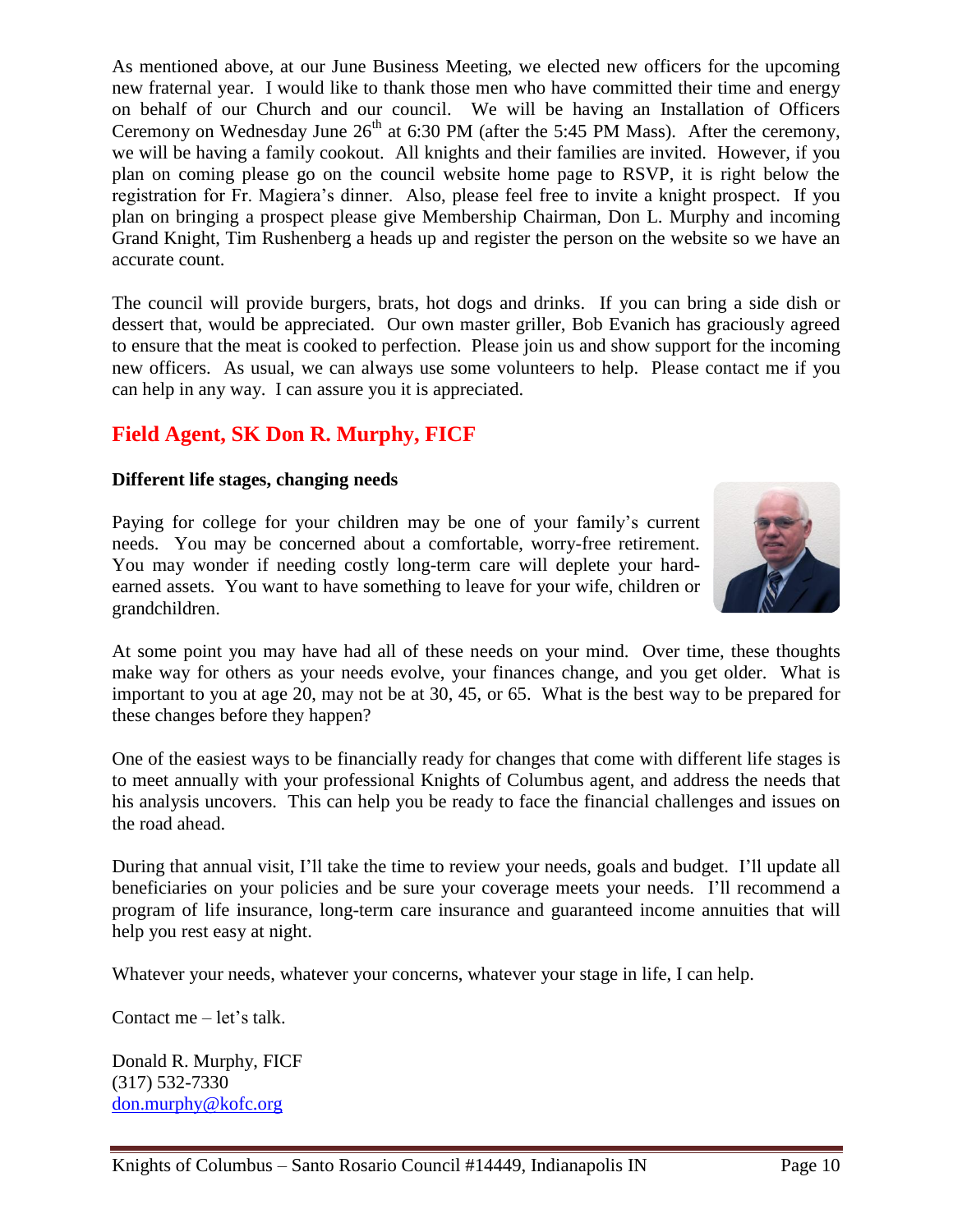# **Gibault Envoy, SK Steve Watt**

Thank you all for the support you provide to Gibault! Gibault was started by the Knights of Columbus and continues to be the primary charity for the Indiana Knights of Columbus. Gibault has done great things for troubled children of all ages. It is quite concerning to know of the varied and extent of the issues these children have. At times it can be scary, but Gibault is the organization that takes care of these kids and gives many of them a chance to make it in society.



One thing I do want to make sure we focus on this year is our Christmas gift collection for the children at Gibault. I believe this is an easy way for us to support the cause, and for various reasons we didn't make it happen last year. This is your heads up to put away one or two presents, and look forward to more prodding later in the year

It is also beneficial for us to go and see what is going on at Gibault. I will be planning another visit for our Knights and their families. It is a pretty easy day trip, so look for more to come.

Check out some of the activities below that are intended to benefit this worthy charity.

# **A Notre Dame Ticket Raffle**

*Chance to Win:* (2) Two Tickets Notre Dame vs. Michigan State September 21, 2013 Parking Pass \$200 Expense.Money

Drawing will be held September 8th 600 tickets will be sold Tickets are \$25 each All proceeds benefit Gibault Children's Services

> Call Zach Pies at 800-264-1156 for more information or to request tickets!

*PIease help us make a big difference for the boys and girls in out care!*



## **YOU ARE INVITED!**

Several Councils are hosting Summer Activities at Gibault and you are invited to join them!

## **Sunday, July 21st Newburgh Cookout**

The Newburgh Council #8746 will be hosting their annual cookout for our students and guests. This is another great opportunity to see Gibault's campus and enjoy an amazing meal.

## **Saturday, August 10th Fishing Rodeo**

The Msgr. James M. Downey Council will be hosting a fishing rodeo for our kids. This event will take place on Gibault's campus. This is a great opportunity to interact with those you help support!

# **August 24th Bike Rally**

Bedford Council #1166 will be hosting their second annual Ride for Gibault. Please contact Pat Winchester, Event Lead at 812- 675-0146 or at [patwin@comcast.net](mailto:patwin@comcast.net) for more information about this ride.

Please Gibault know if you would like to attend one of these events. Call Zach Pies or Patty Stiegelbauer at 800-264-1156, so they can ensure there is enough food for everyone to enjoy!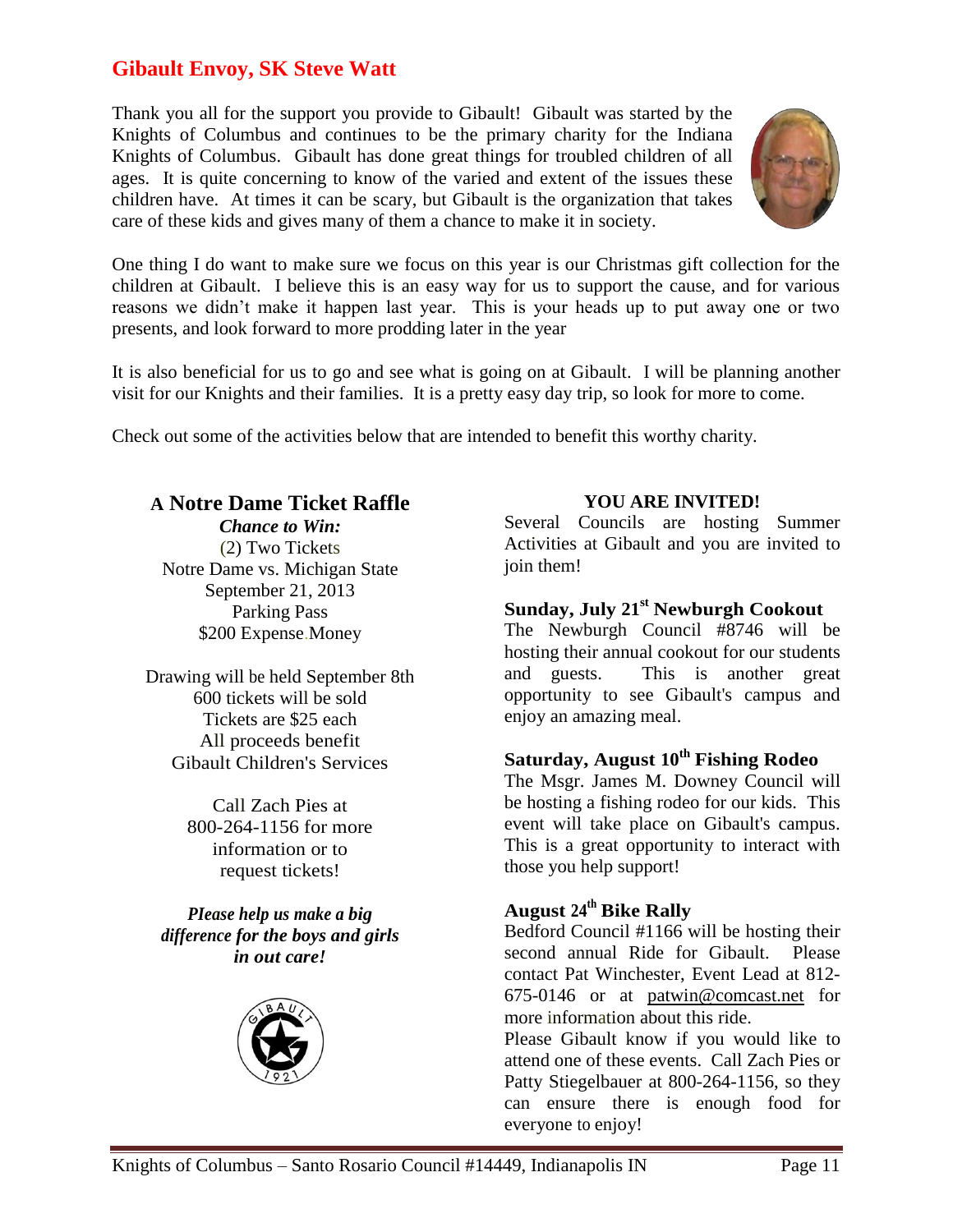## **Supreme Knight, Carl A. Anderson**



The election of Pope Francis — the first Jesuit pope in history — provides a good opportunity to reflect briefly on how St. Ignatius of Loyola, the founder of the Society of Jesus, understood the papacy.

During the early days of his ministry in the 16th century, when St. Ignatius and his followers were known simply as "reformed priests," they were the victims of many false rumors and gossip. This led to trouble with both the Paris Inquisition and the Vatican. Finally, Ignatius appealed to Pope Paul III, who agreed to review the matter and ultimately gave Ignatius the vindication

he sought. The pope later approved the new Society of Jesus.

At a time when Renaissance popes had, to say the least, failed to exemplify Christian virtue, Ignatius placed his new religious order in faithful service to the successors of St. Peter. Both Ignatius and Paul III had experienced "conversions," and Ignatius realized that the popes retained the grace of their *teaching* office, regardless of their *personal* shortcomings.

For St. Ignatius, the principle of *sentire cum ecclesia* — to think with the mind of the Church was essential to the work of the Jesuits. His "Rules" for thinking with the Church conclude his Spiritual Exercises.

Because of this faithfulness, the Jesuits were central to the renewal of the Catholic Church, its reestablishment throughout much of Europe, the evangelization of the Western Hemisphere, and the introduction of Christianity to India, China and Japan.

Today, our own situation seems to be a mirror image of St. Ignatius' time. We have been graced by popes of heroic virtue, whose saintly lives are beyond question. These popes have been criticized not for failing to live up to Church teaching, but for *upholding* it — especially in regard to the sanctity of human life and the sacraments of matrimony and holy orders.

Our Church now faces a challenge as profound as the problems of the 16th century. This time, however, it is not a question of which Christian community most faithfully reflects Christ's plan for his Church. Instead, the challenge is by secularists who say there should be no Christian faith at all. For them, Frederich Nietzsche's claim that "God is dead" is a turning point in history. They say Christian faith is irrational and should have no influence in society. This new secularism is widespread in Europe and is gaining ground in the Western Hemisphere.

Perhaps it is a sign of divine providence that Father Michael J. McGivney founded the Knights of Columbus the very year that Nietzsche wrote those words about the demise of God.

Today the Church asks of believers nothing more, and nothing less, than it has throughout her history: Profess what you believe and live what you profess. Such personal witness is the only way we can make an adequate response to the claims of today's militant atheists.

Here, too, we see the spiritual genius of Venerable Michael McGivney. In founding the Knights of Columbus, Father McGivney established a way in which Catholic men could confidently profess their faith by living lives of charity, unity and fraternity in their parishes and local communities.